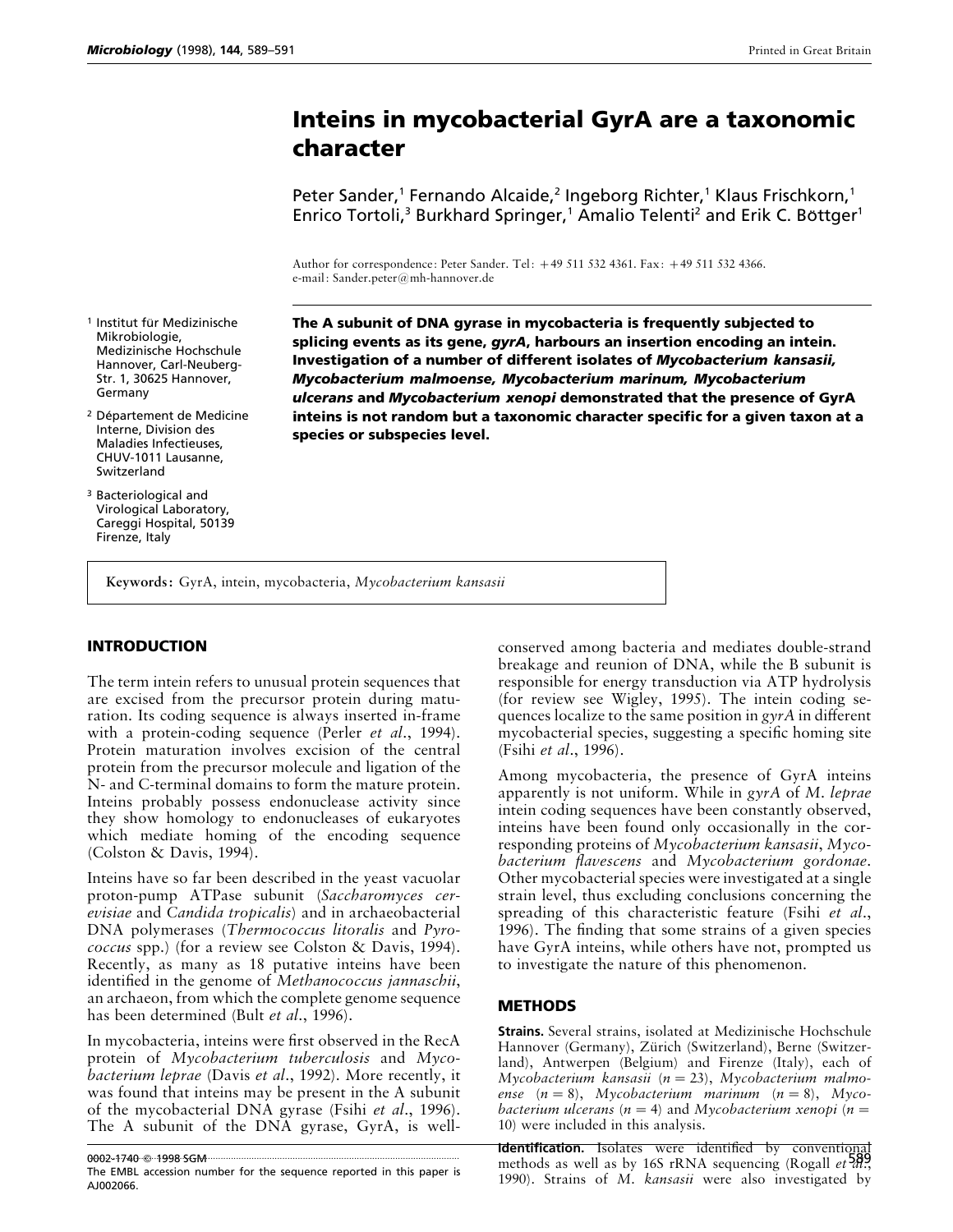hybridization with a commercially available probe for *M*. *kansasii* (Gen-Probe; Tortoli *et al*., 1994a, b).

**Molecular biological methods and protein alignment.** PCR amplification of the non-coding 16S–23S rRNA intergenic spacer region was performed with primers 248 (5'-GTG-TGGGTTTCCTTCCTTGG-3') and 42 (5'-CCACACGGG-TTAACCTCGC-3«) using standard conditions (Rogall *et al*., 1990). Nucleic acid sequencing was done manually using  ${}^{32}P$ labelled dCTP and sequenase (USB).

A previously devised PCR strategy using primers H49 (5'-AGGTTGTGCGGCGGGATATTGGT-3') and H50 (5'-TTCCGCCCGGACCGCAGCCACG-3') was used to investigate the presence of intein coding sequences in *gyrA* (Fsihi *et al*., 1996). Sequencing of *gyrA* intein coding sequence of *M*. *malmoense* was performed by PCR-mediated *Taq* cycle sequencing using an ABI373 sequencer. Protein alignment of known GyrA inteins (*M*. *leprae*, accession no. Z68206; *M*. *flavescens*, accession no. Z68209; *M*. *gordonae*, accession no. Z68208; *M*. *kansasii*, accession no. Z68207; and *M*. *xenopi*, accession no. U67876) was performed with the program (PC}Gene, IntelliGenetics, release 6.85) as was the 16S rRNA sequence alignment of these species (Rogall *et al*., 1990).

#### **RESULTS AND DISCUSSION**

Mycobacteria with intein coding sequences in *gyrA* yield a PCR product of  $1.6$  kbp or  $0.9$  kbp, whereas those with inteinless *gyrA* generate smaller fragments of around 350 bp.

Representative PCR results are presented in Fig. 1. The different isolates of *M*. *malmoense*, *M*. *marinum*, *M*. *ulcerans* and *M*. *xenopi* investigated showed a constant pattern: (i) isolates of *M*. *malmoense* were characterized by a gene fragment of 1.6 kbp, indicative of a GyrA intein; (ii) isolates of *M*. *marinum* and *M*. *ulcerans* showed an amplified gene fragment of 350 bp charac-

teristic for GyrA lacking an intein; (iii) isolates of *M*. *xenopi* presented a 0.9 kbp fragment corresponding to a shorter intein coding sequence in *gyrA*, unique to this species. In contrast, isolates of *M*. *kansasii* were heterogeneous, producing either a 350 bp or a 1.6 kbp amplification fragment: 10 isolates were inteinless, while 13 isolates, including the *M*. *kansasii* type strain ATCC 12478, were characterized by a 1.6 kbp PCR product.

*M*. *malmoense*, *M*. *marinum*, *M*. *ulcerans* and *M*. *xenopi* are defined by a 16S rRNA sequence which is identical for different isolates of a given species, while two distinct 16S rRNA gene sequences have been reported for *M*. *kansasii* (Ross *et al*., 1992). Previously, the existence of two genetically distinct subspecies of *M*. *kansasii* has been suggested. These two subtypes can be differentiated by 16S rRNA gene sequence determination (Ross *et al*., 1992), by hybridization to a probe derived from a repetitive DNA element (Yang *et al*., 1993b) or by hybridization to a commercially available probe for identification of *M*. *kansasii* (Gen-Probe; Yang *et al*., 1993a, b; Tortoli *et al*., 1994a). For the purpose of this study, these two groups of *M*. *kansasii* defined by 16S rRNA and probe analysis are referred to as type I (Gen-Probe positive) and type II (Gen-Probe negative). The two different 16S rRNA sequences found within our collection of *M*. *kansasii* isolates showed a complete correlation with the results of the probe assay.

Sequence analysis of the non-coding 16S–23S rRNA intergenic spacer region showed identical nucleic acid sequences for each of the different isolates of *M*. *malmoense*, *M*. *marinum* and *M*. *ulcerans*, while sequence heterogeneity was observed for the different isolates of *M*. *kansasii* (data not shown). This sequence heterogeneity matched the categorization by 16S rRNA and genetic probe analysis. Thus, in contrast to *M*.



*Fig. 1.* PCR amplification of a *gyrA* gene fragment from different mycobacteria. Mycobacteria with intein coding sequences in gyrA yield a PCR product of 1<sup>-6</sup> kbp or 0<sup>-9</sup> kbp, whereas those with inteinless GyrA generate a smaller fragment of around 350 bp. Lanes: 1–4, *M. malmoense*; 5–8, *M. marinum*; 9 and 10, *M. kansasii* type I; 11 and 12, *M. kansasii* type II; 13–16, *M. xenopi.*